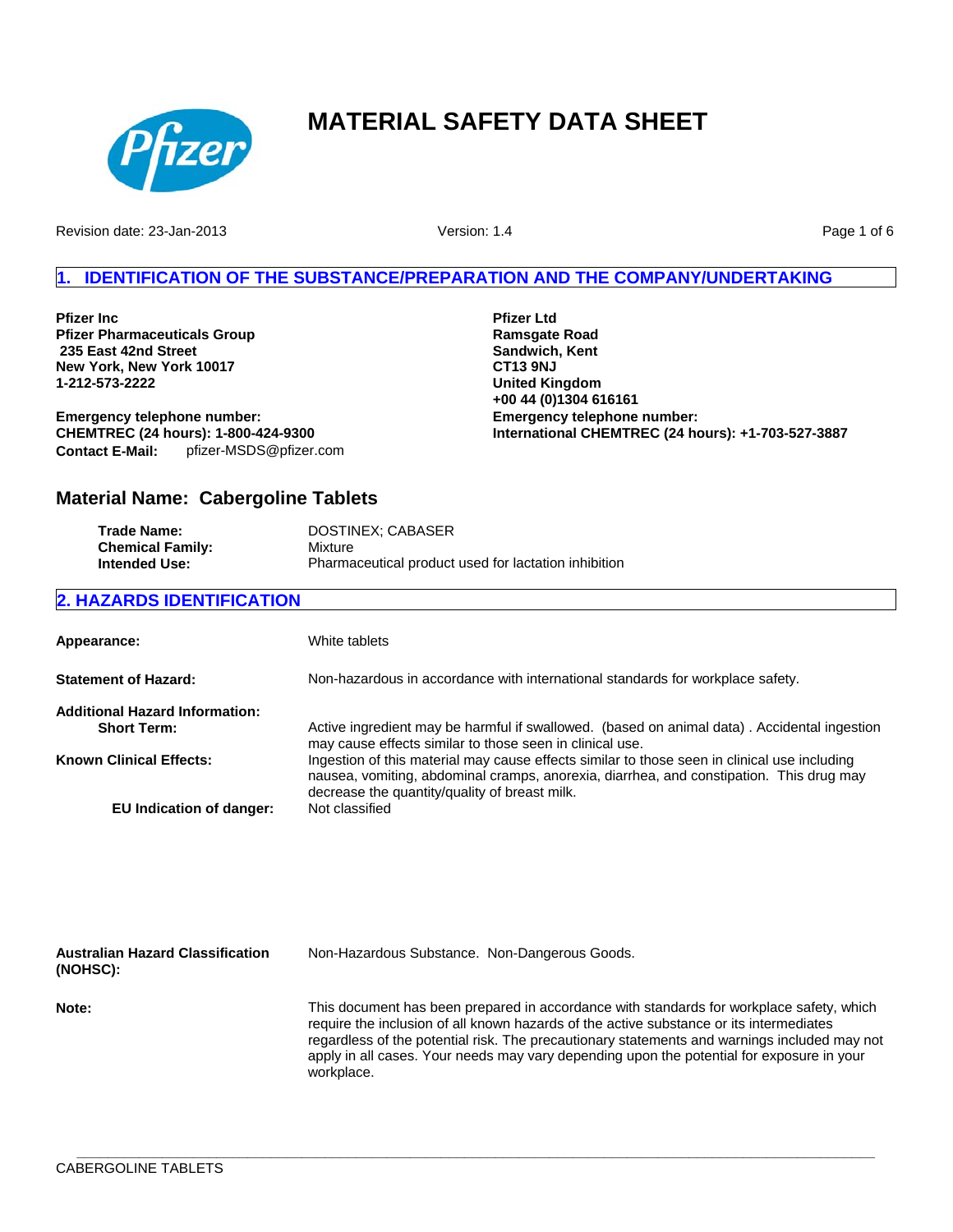### **3. COMPOSITION/INFORMATION ON INGREDIENTS**

| <b>Hazardous</b> |                   |                                                |                                  |     |
|------------------|-------------------|------------------------------------------------|----------------------------------|-----|
| Inaredient       | <b>CAS Number</b> | <b>EU EINECS/ELINCS List EU Classification</b> |                                  | %   |
| Cabergoline      | 81409-90-7        | Not l<br>Listed                                | $V_0$ .D $22$<br>1.N44<br>$\sim$ | .25 |

**\_\_\_\_\_\_\_\_\_\_\_\_\_\_\_\_\_\_\_\_\_\_\_\_\_\_\_\_\_\_\_\_\_\_\_\_\_\_\_\_\_\_\_\_\_\_\_\_\_\_\_\_\_\_\_\_\_\_\_\_\_\_\_\_\_\_\_\_\_\_\_\_\_\_\_\_\_\_\_\_\_\_\_\_\_\_\_\_\_\_\_\_\_\_\_\_\_\_\_\_\_\_\_**

| Inaredient              | <b>CAS Number</b> | <b>EU EINECS/ELINCS List EU Classification</b> |                   | % |
|-------------------------|-------------------|------------------------------------------------|-------------------|---|
| Leucine                 | 61-90-5           | 200-522-0                                      | <b>Not Listed</b> |   |
| Lactose NF<br>anhvdrous | 63-42-3           | 200-559-2                                      | <b>Not Listed</b> |   |

#### **Additional Information:** \* Proprietary

Ingredient(s) indicated as hazardous have been assessed under standards for workplace safety.

### **For the full text of the R phrases mentioned in this Section, see Section 16**

| <b>4. FIRST AID MEASURES</b>             |                                                                                                                                                                                       |
|------------------------------------------|---------------------------------------------------------------------------------------------------------------------------------------------------------------------------------------|
| <b>Eye Contact:</b>                      | Flush with water while holding eyelids open for at least 15 minutes. Seek medical attention<br>immediately.                                                                           |
| <b>Skin Contact:</b>                     | Remove contaminated clothing. Flush area with large amounts of water. Use soap. Seek<br>medical attention.                                                                            |
| Ingestion:                               | Never give anything by mouth to an unconscious person. Wash out mouth with water. Do not<br>induce vomiting unless directed by medical personnel. Seek medical attention immediately. |
| Inhalation:                              | Remove to fresh air and keep patient at rest. Seek medical attention immediately.                                                                                                     |
| <b>Symptoms and Effects of Exposure:</b> | For information on potential signs and symptoms of exposure, See Section 2 - Hazards<br>Identification and/or Section 11 - Toxicological Information.                                 |

### **5. FIRE FIGHTING MEASURES**

| <b>Extinguishing Media:</b>           | Use carbon dioxide, dry chemical, or water spray.                                                                             |
|---------------------------------------|-------------------------------------------------------------------------------------------------------------------------------|
| <b>Hazardous Combustion Products:</b> | Formation of toxic gases is possible during heating or fire.                                                                  |
| <b>Fire Fighting Procedures:</b>      | During all fire fighting activities, wear appropriate protective equipment, including self-<br>contained breathing apparatus. |
| Fire / Explosion Hazards:             | Not applicable                                                                                                                |

**6. ACCIDENTAL RELEASE MEASURES**

| <b>Health and Safety Precautions:</b>                    | Personnel involved in clean-up should wear appropriate personal protective equipment (see<br>Section 8). Minimize exposure.                                                                                                                |
|----------------------------------------------------------|--------------------------------------------------------------------------------------------------------------------------------------------------------------------------------------------------------------------------------------------|
| <b>Measures for Cleaning / Collecting:</b>               | Contain the source of spill if it is safe to do so. Collect spilled material by a method that<br>controls dust generation. A damp cloth or a filtered vacuum should be used to clean spills of<br>dry solids. Clean spill area thoroughly. |
| <b>Measures for Environmental</b><br><b>Protections:</b> | Place waste in an appropriately labeled, sealed container for disposal. Care should be taken to<br>avoid environmental release.                                                                                                            |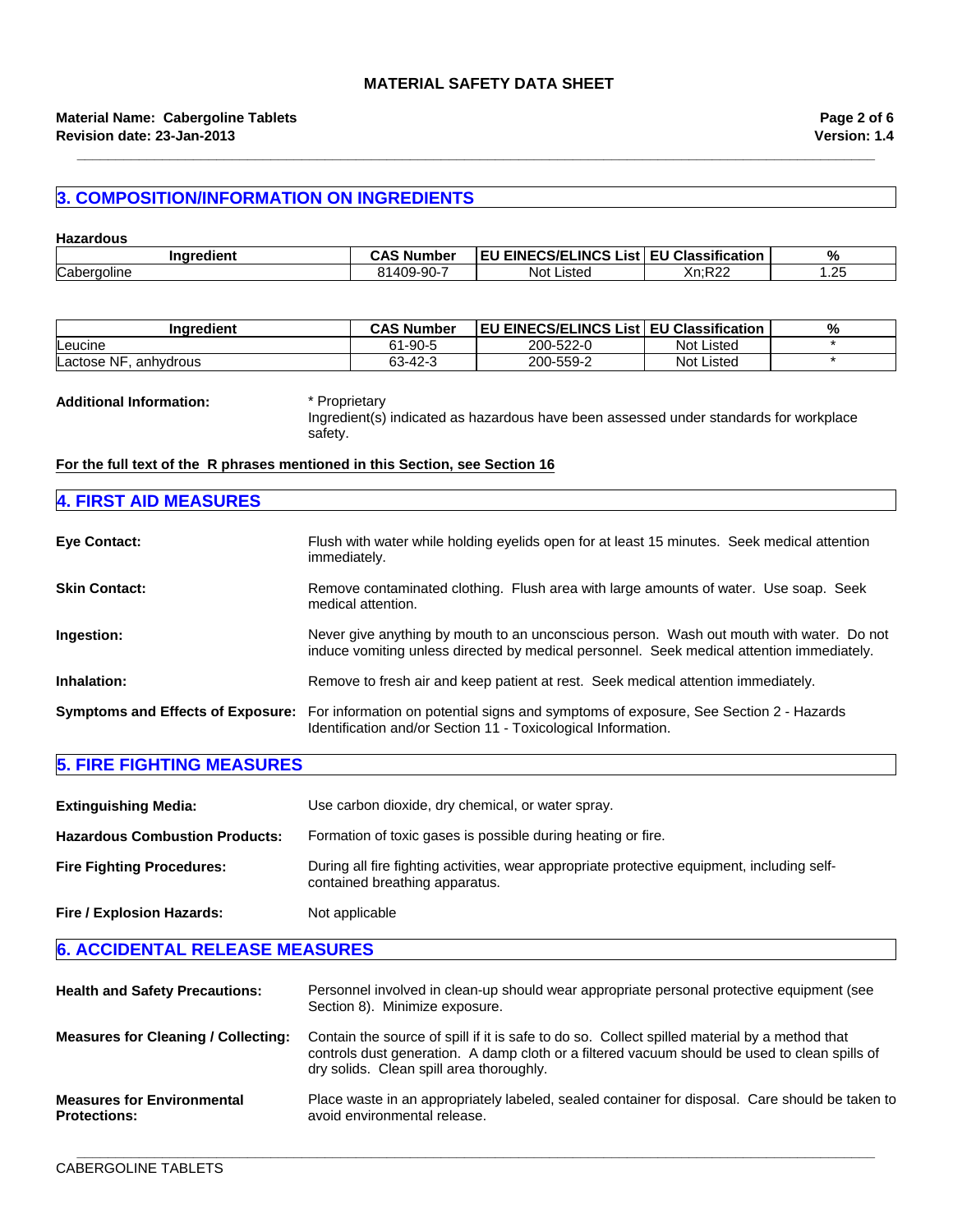**\_\_\_\_\_\_\_\_\_\_\_\_\_\_\_\_\_\_\_\_\_\_\_\_\_\_\_\_\_\_\_\_\_\_\_\_\_\_\_\_\_\_\_\_\_\_\_\_\_\_\_\_\_\_\_\_\_\_\_\_\_\_\_\_\_\_\_\_\_\_\_\_\_\_\_\_\_\_\_\_\_\_\_\_\_\_\_\_\_\_\_\_\_\_\_\_\_\_\_\_\_\_\_**

### **Revision date: 23-Jan-2013 Material Name: Cabergoline Tablets**

| <b>Additional Consideration for Large</b><br>Spills: | Non-essential personnel should be evacuated from affected area. Report emergency<br>situations immediately. Clean up operations should only be undertaken by trained personnel.                                                                                                                                                                                                                                                                                                                                                                                                                                                                                                                                                                                                                                |
|------------------------------------------------------|----------------------------------------------------------------------------------------------------------------------------------------------------------------------------------------------------------------------------------------------------------------------------------------------------------------------------------------------------------------------------------------------------------------------------------------------------------------------------------------------------------------------------------------------------------------------------------------------------------------------------------------------------------------------------------------------------------------------------------------------------------------------------------------------------------------|
| <b>7. HANDLING AND STORAGE</b>                       |                                                                                                                                                                                                                                                                                                                                                                                                                                                                                                                                                                                                                                                                                                                                                                                                                |
| <b>General Handling:</b>                             | Restrict access to work area. Minimize dust generation and accumulation. If tablets or<br>capsules are crushed and/or broken, avoid breathing dust and avoid contact with eyes, skin,<br>and clothing. When handling, use appropriate personal protective equipment (see Section 8).<br>Wash thoroughly after handling. It is recommended that all operations be fully enclosed and no<br>air recirculated. Releases to the environment should be avoided. Review and implement<br>appropriate technical and procedural waste water and waste disposal measures to prevent<br>occupational exposure or environmental releases. Potential points of process emissions of this<br>material to the atmosphere should be controlled with dust collectors, HEPA filtration systems or<br>other equivalent controls. |
| <b>Storage Conditions:</b>                           | Store as directed by product packaging.                                                                                                                                                                                                                                                                                                                                                                                                                                                                                                                                                                                                                                                                                                                                                                        |
| <b>8. EXPOSURE CONTROLS / PERSONAL PROTECTION</b>    |                                                                                                                                                                                                                                                                                                                                                                                                                                                                                                                                                                                                                                                                                                                                                                                                                |

### **Refer to available public information for specific member state Occupational Exposure Limits.**

| Leucine                                 |                                                                                                                                                                                                                                                                        |  |  |
|-----------------------------------------|------------------------------------------------------------------------------------------------------------------------------------------------------------------------------------------------------------------------------------------------------------------------|--|--|
| Latvia OEL - TWA                        | 5 mg/m <sup>3</sup>                                                                                                                                                                                                                                                    |  |  |
| Cabergoline                             |                                                                                                                                                                                                                                                                        |  |  |
| Band (OEB):                             | Pfizer Occupational Exposure OEB 5 (control exposure to <1ug/m <sup>3</sup> )                                                                                                                                                                                          |  |  |
| <b>Engineering Controls:</b>            | Engineering controls should be used as the primary means to control exposures. General<br>room ventilation is adequate unless the process generates dust, mist or fumes. Keep airborne<br>contamination levels below the exposure limits listed above in this section. |  |  |
| <b>Environmental Exposure Controls:</b> | Refer to specific Member State legislation for requirements under Community environmental<br>legislation.                                                                                                                                                              |  |  |
| <b>Personal Protective Equipment:</b>   | Refer to applicable national standards and regulations in the selection and use of personal<br>protective equipment (PPE).                                                                                                                                             |  |  |
| Hands:                                  | Impervious, disposable gloves (double suggested) are recommended if skin contact with drug<br>product is possible and for bulk processing operations.                                                                                                                  |  |  |
| Eyes:                                   | Wear safety glasses or goggles if eye contact is possible.                                                                                                                                                                                                             |  |  |
| Skin:                                   | Impervious disposable protective clothing is recommended if skin contact with drug product is<br>possible and for bulk processing operations.                                                                                                                          |  |  |
| <b>Respiratory protection:</b>          | If airborne exposures are within or exceed the Occupational Exposure Band (OEB) range, wear<br>an appropriate respirator with a protection factor sufficient to control exposures to the bottom of<br>the OEB range.                                                   |  |  |

### **9. PHYSICAL AND CHEMICAL PROPERTIES**

| <b>Physical State:</b>    | <b>Tablets</b> | Color:                   | White   |
|---------------------------|----------------|--------------------------|---------|
| <b>Molecular Formula:</b> | Mixture        | <b>Molecular Weight:</b> | Mixture |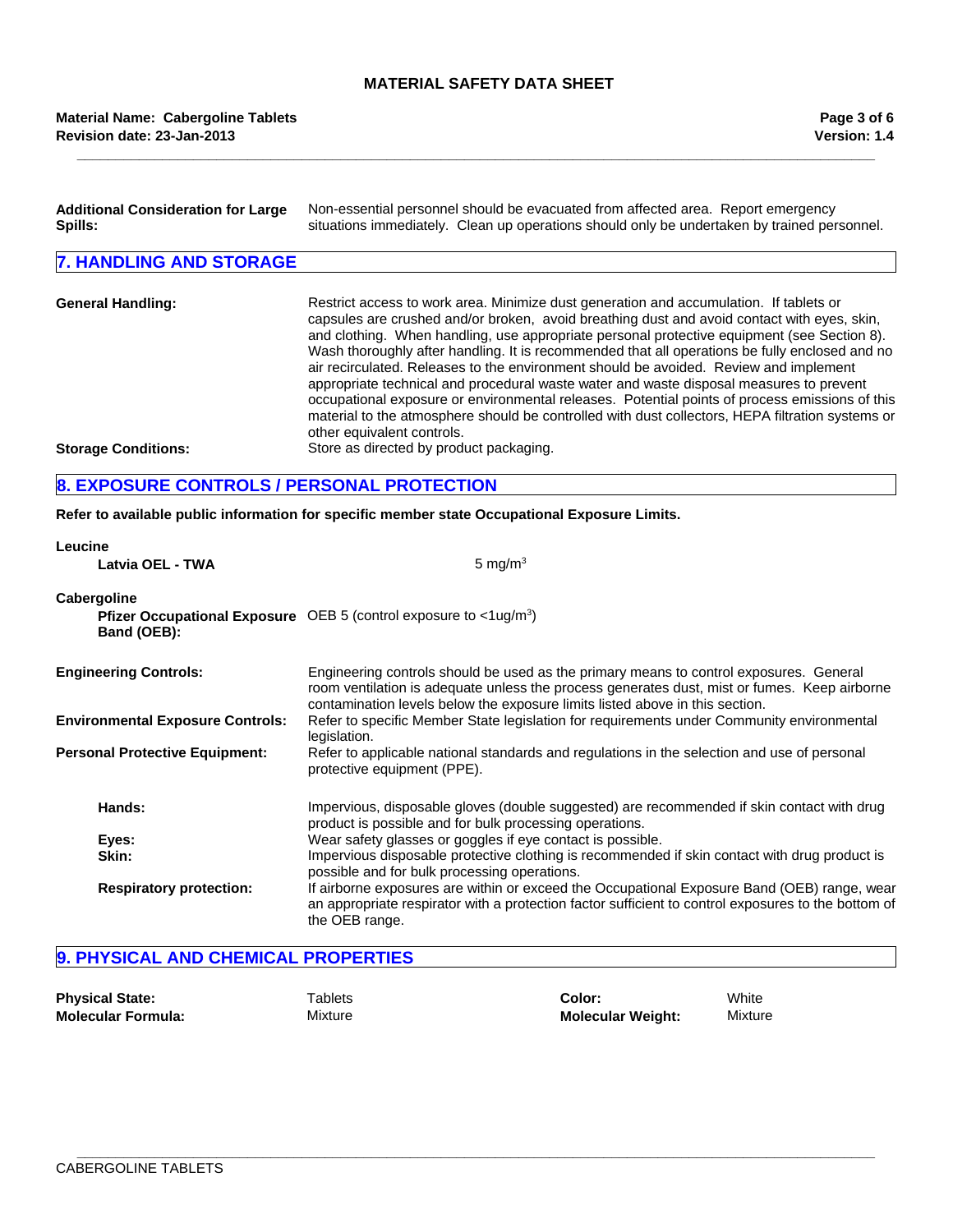**\_\_\_\_\_\_\_\_\_\_\_\_\_\_\_\_\_\_\_\_\_\_\_\_\_\_\_\_\_\_\_\_\_\_\_\_\_\_\_\_\_\_\_\_\_\_\_\_\_\_\_\_\_\_\_\_\_\_\_\_\_\_\_\_\_\_\_\_\_\_\_\_\_\_\_\_\_\_\_\_\_\_\_\_\_\_\_\_\_\_\_\_\_\_\_\_\_\_\_\_\_\_\_**

### **10. STABILITY AND REACTIVITY**

| <b>Chemical Stability:</b>  | Stable under normal conditions of use.                      |
|-----------------------------|-------------------------------------------------------------|
| <b>Conditions to Avoid:</b> | None known                                                  |
| Incompatible Materials:     | As a precautionary measure, keep away from strong oxidizers |

### **10XICOLOGICAL INFORMATION**

**General Information:** The information included in this section describes the potential hazards of the active ingredient(s).

#### **Acute Toxicity: (Species, Route, End Point, Dose)**

#### **Cabergoline**

|  |  | Rat Oral LD 50 383 (F) mg/kg         |  |
|--|--|--------------------------------------|--|
|  |  | Rat Para-periosteal LD 50 22 mg/kg   |  |
|  |  | Mouse Oral LD 50 202 (F) mg/kg       |  |
|  |  | Mouse Intravenous LD 50 24 (F) mg/kg |  |

#### **Irritation / Sensitization: (Study Type, Species, Severity)**

#### **Cabergoline**

Skin Sensitization - GPMTGuinea PigNo effect

#### **Reproduction & Developmental Toxicity: (Study Type, Species, Route, Dose, End Point, Effect(s))**

#### **Cabergoline**

Embryo / Fetal DevelopmentRatOral0.012mg/kg/dayLOAELFetotoxicity Embryo / Fetal DevelopmentRabbitOral8mg/kg/dayNOAELNot Teratogenic Embryo / Fetal DevelopmentMouseOral8mg/kg/dayNot Teratogenic, Maternal Toxicity

#### **Genetic Toxicity: (Study Type, Cell Type/Organism, Result)**

#### **Cabergoline**

*In Vitro* MicronucleusMouse Bone MarrowNegative *In Vitro* Direct DNA DamageBacteriaNegative Bacterial Mutagenicity (Ames)*Salmonella* Negative *In Vitro* Mammalian Cell MutagenicityHamsterNegative *In Vitro* Chromosome AberrationHuman LymphocytesNegative

#### **Carcinogenicity: (Duration, Species, Route, Dose, End Point, Effect(s))**

#### **Cabergoline**

24 Month(s)RatOral0.320mg/kg/dayNot carcinogenic 21 Month(s)MouseOral0.980mg/kg/dayNot carcinogenic

**Carcinogen Status:** None of the components of this formulation are listed as a carcinogen by IARC, NTP or OSHA.

### **12. ECOLOGICAL INFORMATION**

**Environmental Overview:** Environmental properties have not been investigated. Releases to the environment should be avoided.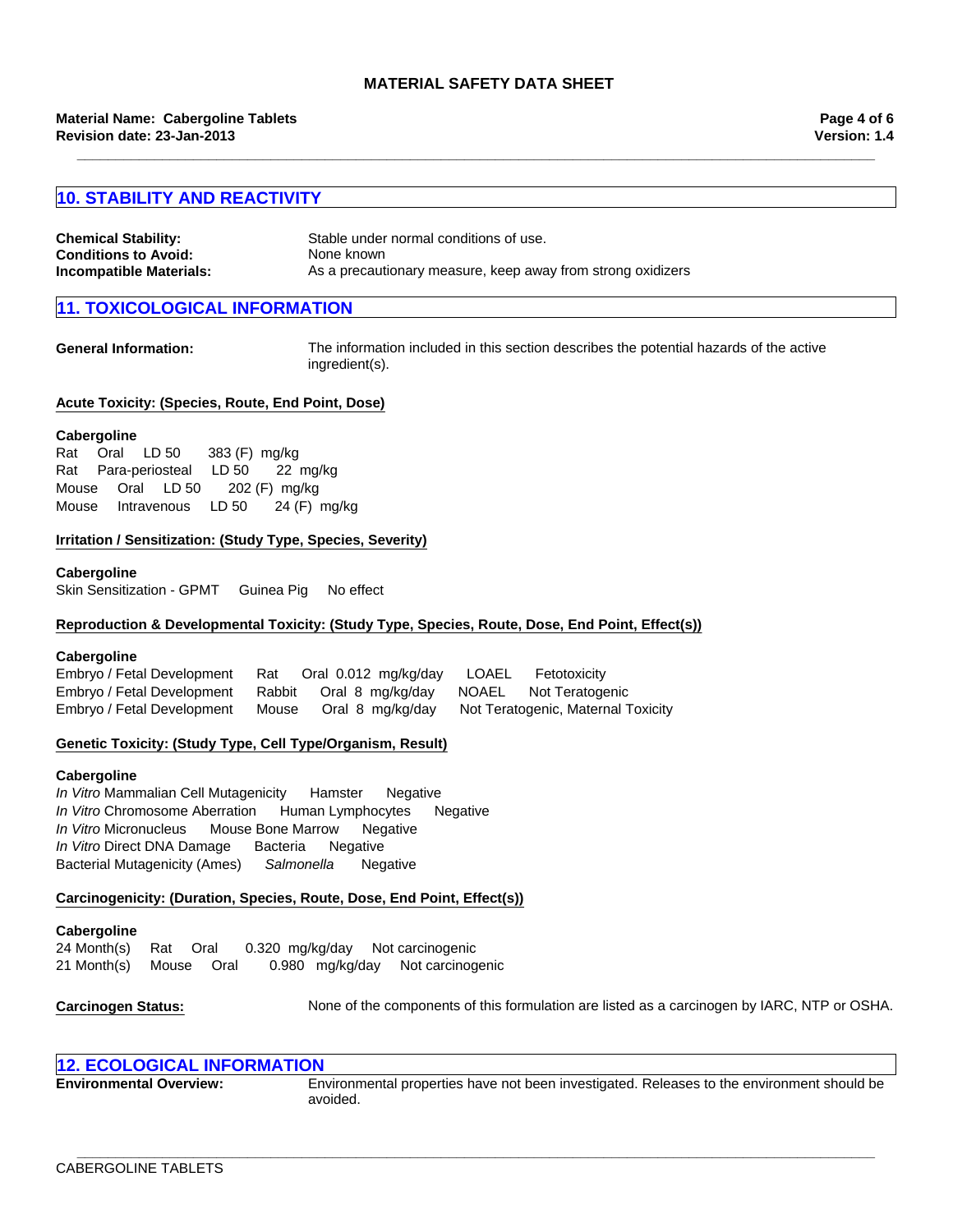**\_\_\_\_\_\_\_\_\_\_\_\_\_\_\_\_\_\_\_\_\_\_\_\_\_\_\_\_\_\_\_\_\_\_\_\_\_\_\_\_\_\_\_\_\_\_\_\_\_\_\_\_\_\_\_\_\_\_\_\_\_\_\_\_\_\_\_\_\_\_\_\_\_\_\_\_\_\_\_\_\_\_\_\_\_\_\_\_\_\_\_\_\_\_\_\_\_\_\_\_\_\_\_**

### **13. DISPOSAL CONSIDERATIONS**

#### **Waste Treatment Methods:** Dispose of waste in accordance with all applicable laws and regulations. Member State specific and Community specific provisions must be considered. Considering the relevant known environmental and human health hazards of the material, review and implement appropriate technical and procedural waste water and waste disposal measures to prevent occupational exposure and environmental release. It is recommended that waste minimization be practiced. The best available technology should be utilized to prevent environmental releases. This may include destructive techniques for waste and wastewater.

### **14. TRANSPORT INFORMATION**

#### **The following refers to all modes of transportation unless specified below.**

Not regulated for transport under USDOT, EUADR, IATA, or IMDG regulations.

### **15. REGULATORY INFORMATION**

**EU Indication of danger:** Not classified

#### **OSHA Label:**

Non-hazardous in accordance with international standards for workplace safety.

#### **Canada - WHMIS: Classifications**

### **WHMIS hazard class:**

None required This product has been classified in accordance with the hazard criteria of the CPR and the MSDS contains all of the information required by the CPR.

Schedule 4

**\_\_\_\_\_\_\_\_\_\_\_\_\_\_\_\_\_\_\_\_\_\_\_\_\_\_\_\_\_\_\_\_\_\_\_\_\_\_\_\_\_\_\_\_\_\_\_\_\_\_\_\_\_\_\_\_\_\_\_\_\_\_\_\_\_\_\_\_\_\_\_\_\_\_\_\_\_\_\_\_\_\_\_\_\_\_\_\_\_\_\_\_\_\_\_\_\_\_\_\_\_\_\_**

#### **Cabergoline**

| <b>Standard for the Uniform Scheduling</b> |
|--------------------------------------------|
| for Drugs and Poisons:                     |

#### **Leucine**

**Australia (AICS):** Present **EU EINECS/ELINCS List** 200-522-0 **Inventory - United States TSCA - Sect. 8(b)** Present

**Lactose NF, anhydrous Inventory - United States TSCA - Sect. 8(b)** Present **Australia (AICS):** Present